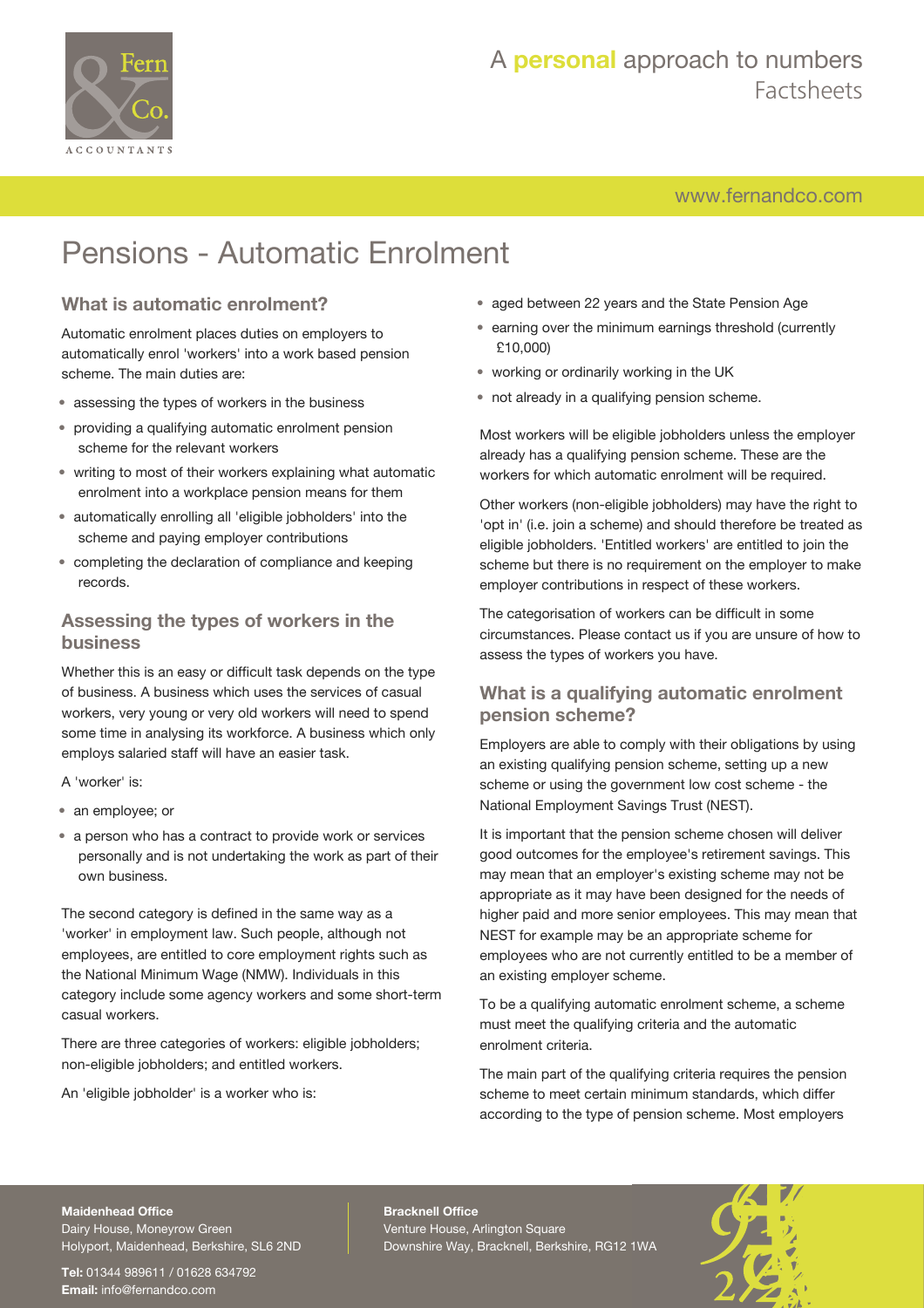

### [www.fernandco.com](http://www.fernandco.com)

will want to offer a defined contribution pension scheme. The minimum requirements for such schemes are a minimum total contribution based on qualifying earnings, of which a specified amount must come from the employer.

To be an automatic enrolment scheme, the scheme must not contain any provisions that:

- prevent the employer from making the required arrangements to automatically enrol, opt in or re-enrol a 'jobholder'
- require the jobholder to express a choice in relation to any matter, or to provide any information in order to remain an active member of the pension scheme.

The second point above means, for example, that the pension scheme has a default fund into which the pension contributions attributable to the jobholder will be invested. The jobholder should however have a choice of other funds if they want.

We may be able to advise you on an appropriate route to take. Please contact us.

#### **Does automatic enrolment apply to all employers?**

The law came into force for very large employers in 2012 and has been rolled out with staggered implementation dates or 'staging date' by reference to the number of employees.

From October 2017, all new employers have automatic enrolment duties from the date they employ their first member of staff.

In principle, contributions will be due from the first day of employment but it is possible to postpone automatic enrolment for some or all employees for a period of up to three months. This may, for example, be used to avoid calculation of contributions on part-period earnings.

An employer can find out more about their duties at [www.thepensionsregulator.gov.uk](http://www.thepensionsregulator.gov.uk/).

#### **Communicating with your workers**

Employers are required to write to all workers (except those aged under 16, or 75 and over) explaining what automatic enrolment into a workplace pension means for them.

There are different information requirements for each category of worker. For an eligible jobholder, the letter must include details of how the employee can opt out of the scheme if they wish. The letter must not, however, encourage the employee to opt out.

The Pensions Regulator (TPR) has developed a set of letter templates to help you when writing to your employees.

#### **Automatic enrolment of eligible jobholders and payment of contributions**

As part of the automatic enrolment process, employers will need to make contributions to the pension scheme for eligible jobholders.

All businesses now need to contribute at least 3% on the 'qualifying pensionable earnings' for eligible jobholders. There is also a contribution which needs to be paid by employees if the employer does not meet the total minimum contribution.

| Period                          | <b>Employer</b><br>minimum | <b>Total minimum</b><br>contribution |
|---------------------------------|----------------------------|--------------------------------------|
| 6 April 2018 to 5<br>April 2019 | 2%                         | 5%                                   |
| 6 April 2019<br>onwards         | 3%                         | 8%                                   |

**What are qualifying pensionable earnings?**

Earnings cover cash elements of pay including overtime and bonuses (gross) but minimum contributions are not calculated on all the earnings. Contributions will be payable on earnings between the lower and higher thresholds of £6,240 and £50,270 for 2021/22 (£6,240 and £50,000 for

#### **Maidenhead Office**

Dairy House, Moneyrow Green Holyport, Maidenhead, Berkshire, SL6 2ND

**Tel:** 01344 989611 / 01628 634792 **Email:** [info@fernandco.com](mailto:info@fernandco.com)

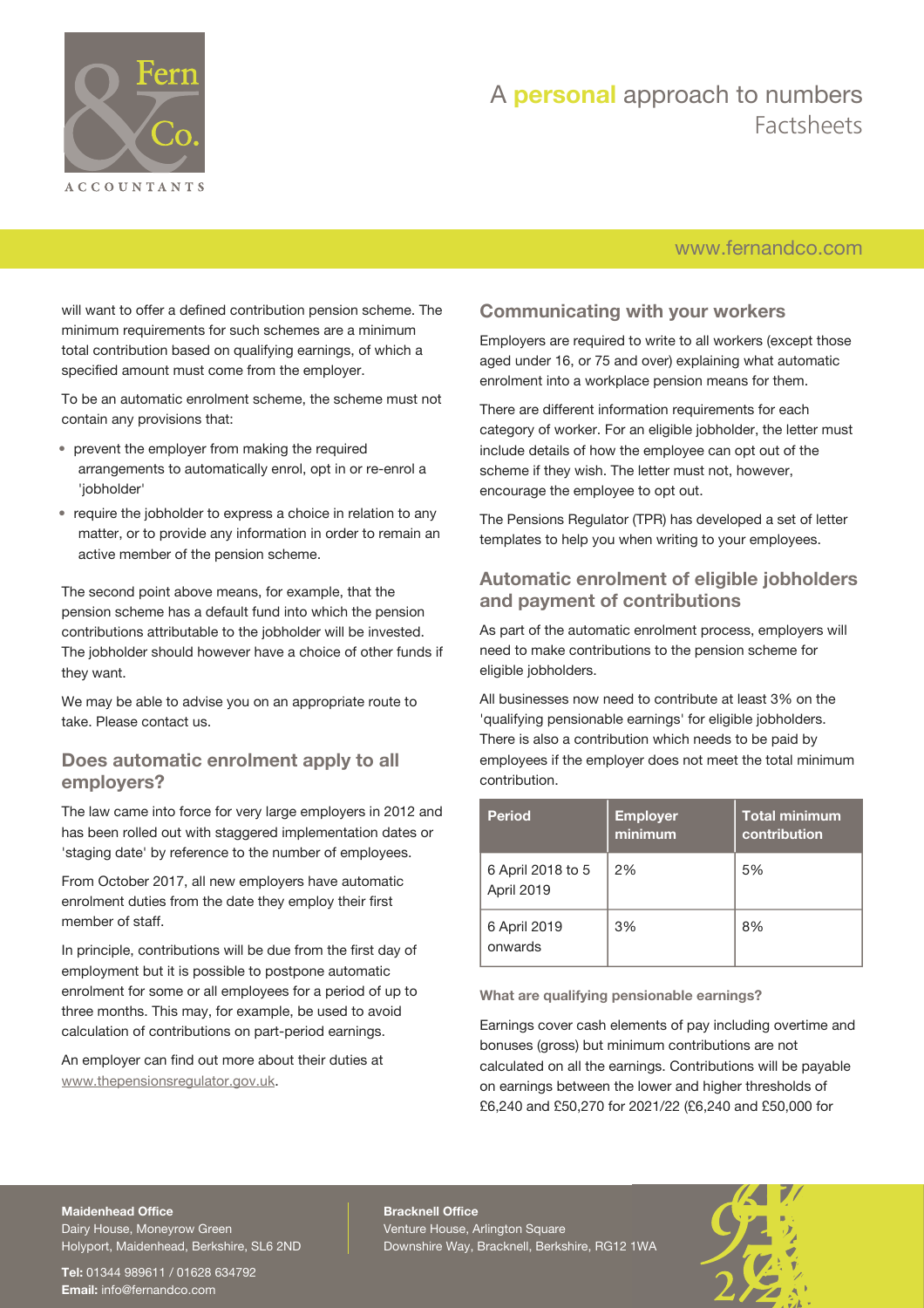

### [www.fernandco.com](http://www.fernandco.com)

2020/21). The earnings between these amounts are called qualifying earnings. The thresholds are reviewed by the government each tax year.

If we do your payroll, we can help you make these calculations and tell you the deductions from pay and the payments required to the pension scheme.

#### **Declaration of Compliance**

TPR was established to regulate work-based pensions.

An employer must complete the Declaration of Compliance within five months of the staging date (or from taking on their first employee). In essence the Declaration of Compliance process requires the employer to:

- confirm the correct auto enrolment procedures have been followed; and
- provide various pieces of information such as the number of eligible jobholders enrolled.

#### **Employers' ongoing duties**

Employers continue to have ongoing duties in respect of auto-enrolment.

#### **Re-enrolment**

Employers have a legal duty to re-enrol certain employees back into an automatic pension scheme every three years. The process involves reassessing the workforce and reenrolling certain employees into their chosen qualifying automatic pension scheme. Employers are also required to complete the re-declaration of compliance with TPR, even if they do not have any staff to re-enrol. Re-enrolment should take place approximately three years after the original staging date.

As part of their re-enrolment responsibilities, employers are required to carry out the following tasks:

- **Choose a re-enrolment date** there is a six month window from which to choose a date for re-enrolment. This can be either three months before or after the third anniversary of the original staging date. There is no option to postpone the re-enrolment date.
- **Reassess the workforce** the employer will only need to assess employees who were previously auto-enrolled and have subsequently either: asked to leave (opted out) of the pension scheme; left the pension scheme after the end of the opt-out period; or stopped or reduced their pension contributions to below the minimum level (and who meet the age and earnings criteria to be re-enrolled). Once the assessment is complete, employers should re-enrol eligible staff into a qualifying pension and start making contributions within six weeks of their re-enrolment date.
- **Write to those who have been re-enrolled** the employer will need to write to each employee who has been re-enrolled into the pension scheme. This should be done within six weeks of the re-enrolment date. Template letters are available on TPR website.
- **Complete the re-declaration of compliance** the employer is required to complete and submit the redeclaration of compliance with TPR to let them know that they have met their legal duties. This should be done within five months of the third anniversary of the staging date. An employer is required to do this even if they have not re-enrolled any staff into the pension scheme.

Remember, re-enrolment and re-declaration is a legal requirement and failure to comply with the regulations may result in a fine.

#### **The penalties for non-compliance**

Employers who fail to comply with their legal duties may be subject to enforcement action. TPR has a range of powers it can utilise when taking action for non-compliance. This can range from warning letters and statutory notices to financial penalties. Fines range from a £400 fixed penalty, to a varying

### **Maidenhead Office**

Dairy House, Moneyrow Green Holyport, Maidenhead, Berkshire, SL6 2ND

**Tel:** 01344 989611 / 01628 634792 **Email:** [info@fernandco.com](mailto:info@fernandco.com)